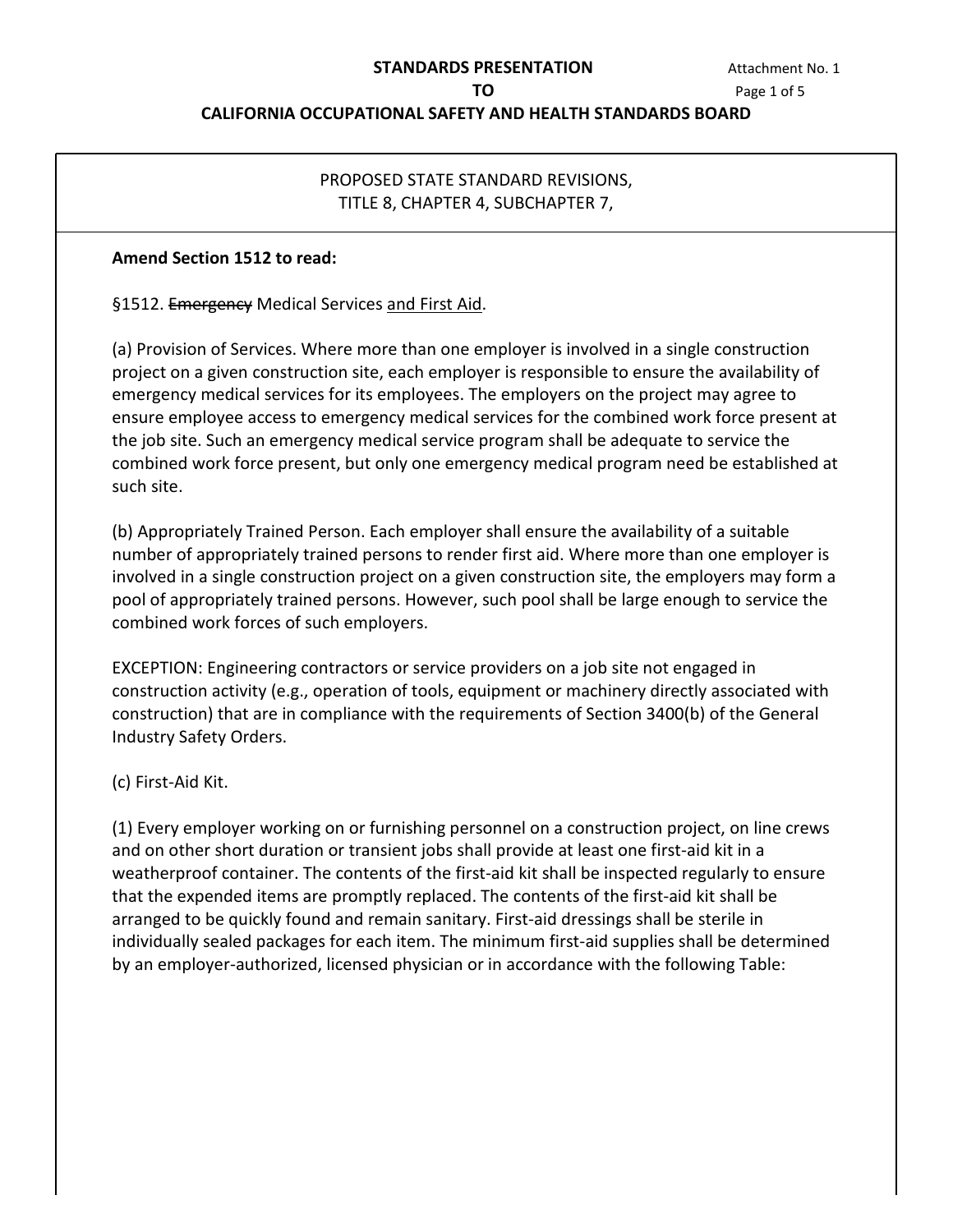## **STANDARDS PRESENTATION Attachment No. 1**

**TO** Page 2 of 5

## **CALIFORNIA OCCUPATIONAL SAFETY AND HEALTH STANDARDS BOARD**

| PROPOSED STATE STANDARD REVISIONS,<br>TITLE 8, CHAPTER 4, SUBCHAPTER 7,                                                         |                                                      |                          |                 |      |  |  |
|---------------------------------------------------------------------------------------------------------------------------------|------------------------------------------------------|--------------------------|-----------------|------|--|--|
|                                                                                                                                 | Type of Supply Required<br>by Number of<br>Employees |                          |                 |      |  |  |
|                                                                                                                                 |                                                      |                          |                 |      |  |  |
| <b>Supplies for First Aid</b>                                                                                                   |                                                      |                          |                 | over |  |  |
| Dressings and other materials in adequate quantities<br>consisting of:                                                          | $1 - 5$                                              |                          | 6-15 16-200 200 |      |  |  |
| 1. Adhesive dressings                                                                                                           | X                                                    | X                        | X               | X    |  |  |
| 2. Adhesive tape rolls, 1-inch wide                                                                                             | X                                                    | X                        | X               | X    |  |  |
| 3. Eye dressing packet                                                                                                          | X.                                                   | $\mathsf{X}$             | X               | X    |  |  |
| 4. 1-inch gauze bandage roll or compress                                                                                        |                                                      | $\mathsf{X}$             | X               | X    |  |  |
| 5. 2-inch gauze bandage roll or compress                                                                                        | X                                                    | X                        | X               | X    |  |  |
| 6. 4-inch gauze bandage roll or compress                                                                                        |                                                      | X                        | X               | X    |  |  |
| 7. Sterile gauze pads, 2-inch square                                                                                            | X                                                    | X                        | X               | X    |  |  |
| 8. Sterile gauze pads, 4-inch square                                                                                            | X                                                    | X                        | X               | X    |  |  |
| 9. Sterile surgical pads suitable for                                                                                           |                                                      |                          |                 |      |  |  |
| pressure dressings                                                                                                              |                                                      |                          | X               | X    |  |  |
| 10. Triangular bandages                                                                                                         | X                                                    | X                        | X               | X    |  |  |
| 11. Safety pins Medical exam gloves                                                                                             | X                                                    | X                        | X               | X    |  |  |
| 12. Tweezers and scissors                                                                                                       | X                                                    | $\mathsf{X}$             | X               | X    |  |  |
| * Additional equipment in adequate                                                                                              |                                                      |                          |                 |      |  |  |
| quantities consisting of:                                                                                                       |                                                      |                          |                 |      |  |  |
| 13. Cotton-tipped applicators                                                                                                   |                                                      |                          | Χ               | X    |  |  |
| 14. Forceps Antibiotic treatment, single-use application X                                                                      |                                                      | $\underline{\mathsf{X}}$ | Χ               | Χ    |  |  |
| 15. Emesis basin Antiseptic, single-use application                                                                             | $\underline{X}$                                      | $\underline{X}$          | X               | X    |  |  |
| 16. Flashlight                                                                                                                  |                                                      |                          | X               | X    |  |  |
| 17. Magnifying glass                                                                                                            |                                                      |                          | Χ               | Χ    |  |  |
| 18. Portable oxygen and its                                                                                                     |                                                      |                          |                 |      |  |  |
| breathing equipment Single-use disposable barrier<br>device for CPR in workplaces where performance of CPR X<br>may be required |                                                      | $\underline{X}$          | $\underline{X}$ | Χ    |  |  |
| <b>19. Tongue depressors</b>                                                                                                    |                                                      |                          |                 | X    |  |  |
| 19. Appropriate record forms                                                                                                    | X                                                    | X                        | X               | X    |  |  |
|                                                                                                                                 |                                                      |                          |                 |      |  |  |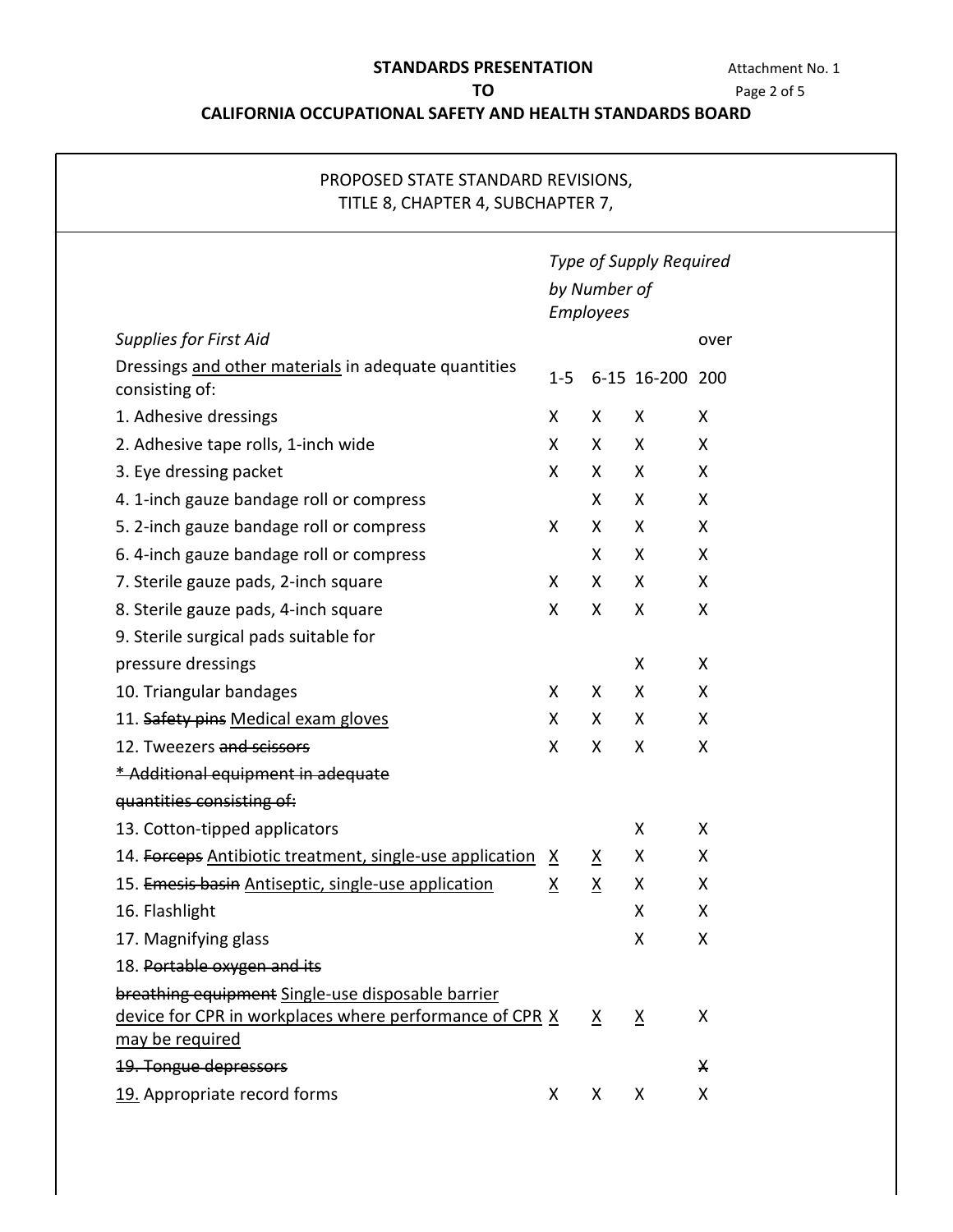### **STANDARDS PRESENTATION**

### **CALIFORNIA OCCUPATIONAL SAFETY AND HEALTH STANDARDS BOARD**

<span id="page-2-0"></span>

| <b>STANDARDS PRESENTATION</b>                                    |                                    |  |  |  | Attachment No. 1 |             |
|------------------------------------------------------------------|------------------------------------|--|--|--|------------------|-------------|
|                                                                  | ΤO                                 |  |  |  |                  | Page 3 of 5 |
| <b>CALIFORNIA OCCUPATIONAL SAFETY AND HEALTH STANDARDS BOARD</b> |                                    |  |  |  |                  |             |
|                                                                  | PROPOSED STATE STANDARD REVISIONS, |  |  |  |                  |             |
|                                                                  | TITLE 8, CHAPTER 4, SUBCHAPTER 7,  |  |  |  |                  |             |
|                                                                  |                                    |  |  |  |                  |             |
| 20. Up-to-date 'standard' or 'advanced'                          |                                    |  |  |  |                  |             |
| first-aid textbook, manual or                                    |                                    |  |  |  |                  |             |

 (2) Other supplies and equipment, when provided, shall be in accordance with the documented extent and type of emergency care to be given based upon the anticipated incidence and nature of injuries and illnesses and availability of transportation to medical care. recommendations of an employer-authorized, licensed physician upon consideration of the

(3) Drugs, antiseptics, eye irrigation solutions, inhalants, medicines, or proprietary preparations shall not be included in first-aid kits unless specifically approved, in writing, by an employerauthorized, licensed physician.

\*\*\*\*\*\*

NOTE: Authority cited: Section 142.3, Labor Code. Reference: Section 142.3 and Section 2440, Labor Code.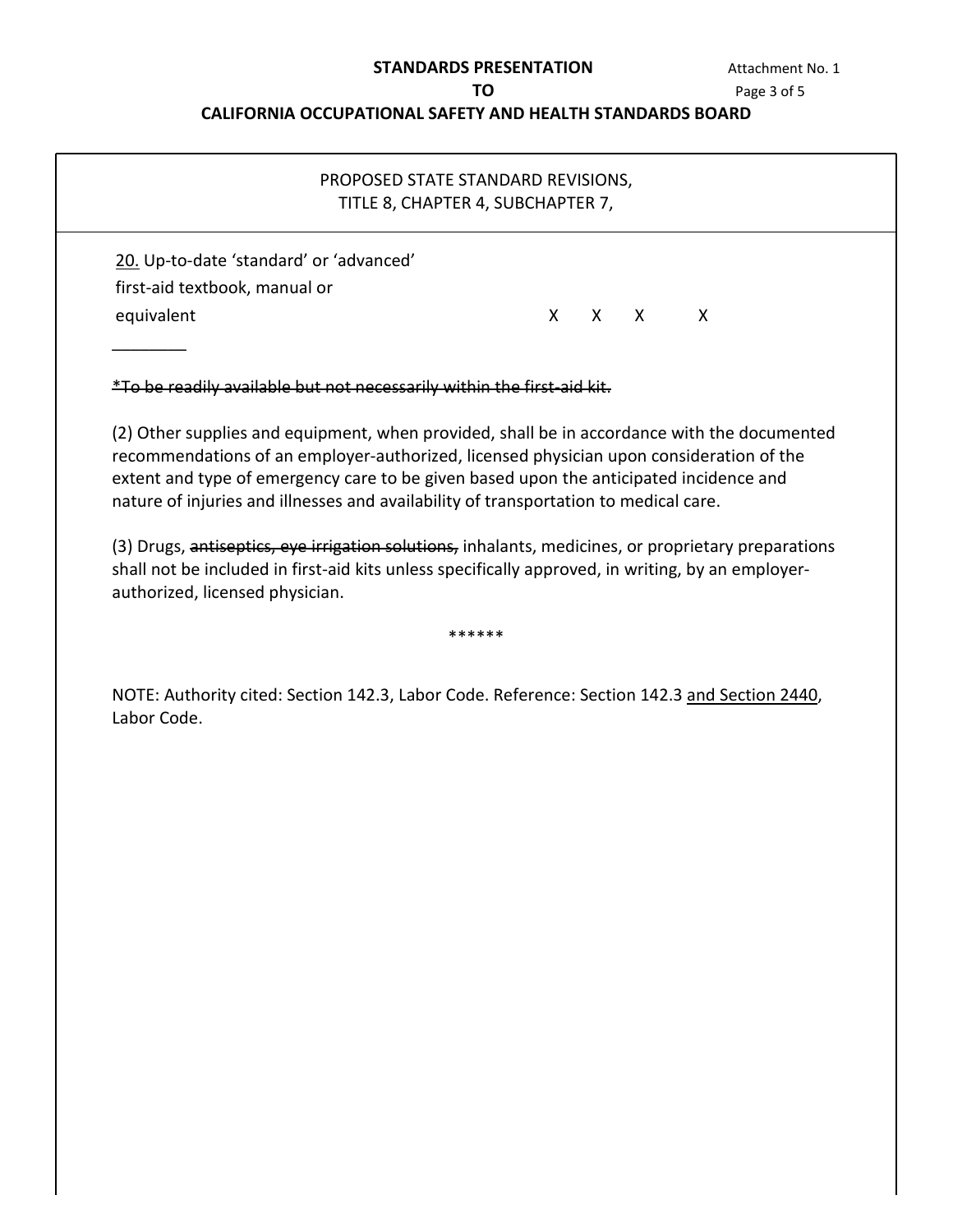# **STANDARDS PRESENTATION Attachment No. 1**

**TO** Page 4 of 5

### **CALIFORNIA OCCUPATIONAL SAFETY AND HEALTH STANDARDS BOARD**

## PROPOSED STATE STANDARD REVISIONS, TITLE 8, CHAPTER 4, SUBCHAPTER 7,

### **Amend Section 3400 to read:**

§3400. Medical Services and First Aid.

(a) Employer shall ensure the ready availability of medical personnel for advice and consultation on matters of industrial health or injury.

 (b) In the absence of an infirmary, clinic, or hospital, in near proximity to the workplace, which is used for the treatment of all injured employees, a person or persons shall be adequately trained to render first aid. Training shall be equal to that of the American Red Cross or the Mine Safety and Health Administration.

(c) Employers shall evaluate the need for first-aid supplies and shall ensure that there are There shall be adequate quantities and types of first-aid materials, approved by the consulting physician, readily available for employees on every job.

 $(1)$  Such materials shall be kept in a sanitary and usable condition.

(2) A frequent inspection shall be made of all first-aid materials, which shall be replenished as necessary.

 quantities of materials as determined by an employer-authorized, licensed physician or as listed in Table 1. Based upon its size and the type of hazards in the workplace, employers shall evaluate the need for: (3) At a minimum, employers shall furnish at least one first-aid kit containing the types and

(A) Additional first-kits kits.

(A) Additional first-kits kits.<br>(B) Additional types or quantities of first-aid equipment and/or supplies.<br>Table 1: Minimum First-Aid Materials

| <b>Type of Supply and Minimum Size</b>                                                     | <b>Minimum Quantity</b> |
|--------------------------------------------------------------------------------------------|-------------------------|
| Absorbent Compress, 32 sq. in. (206 sq. cm), with no<br>side<br>smaller than 4 in. (10 cm) |                         |
| Adhesive Bandages, 1 x 3 in. (2.5 x 7.5 cm)                                                | 16                      |
| Adhesive Tape, 3/8 in. x 2.5 yd. (2.3 m total)                                             |                         |
| Antibiotic Treatment, single-use application                                               | 6                       |